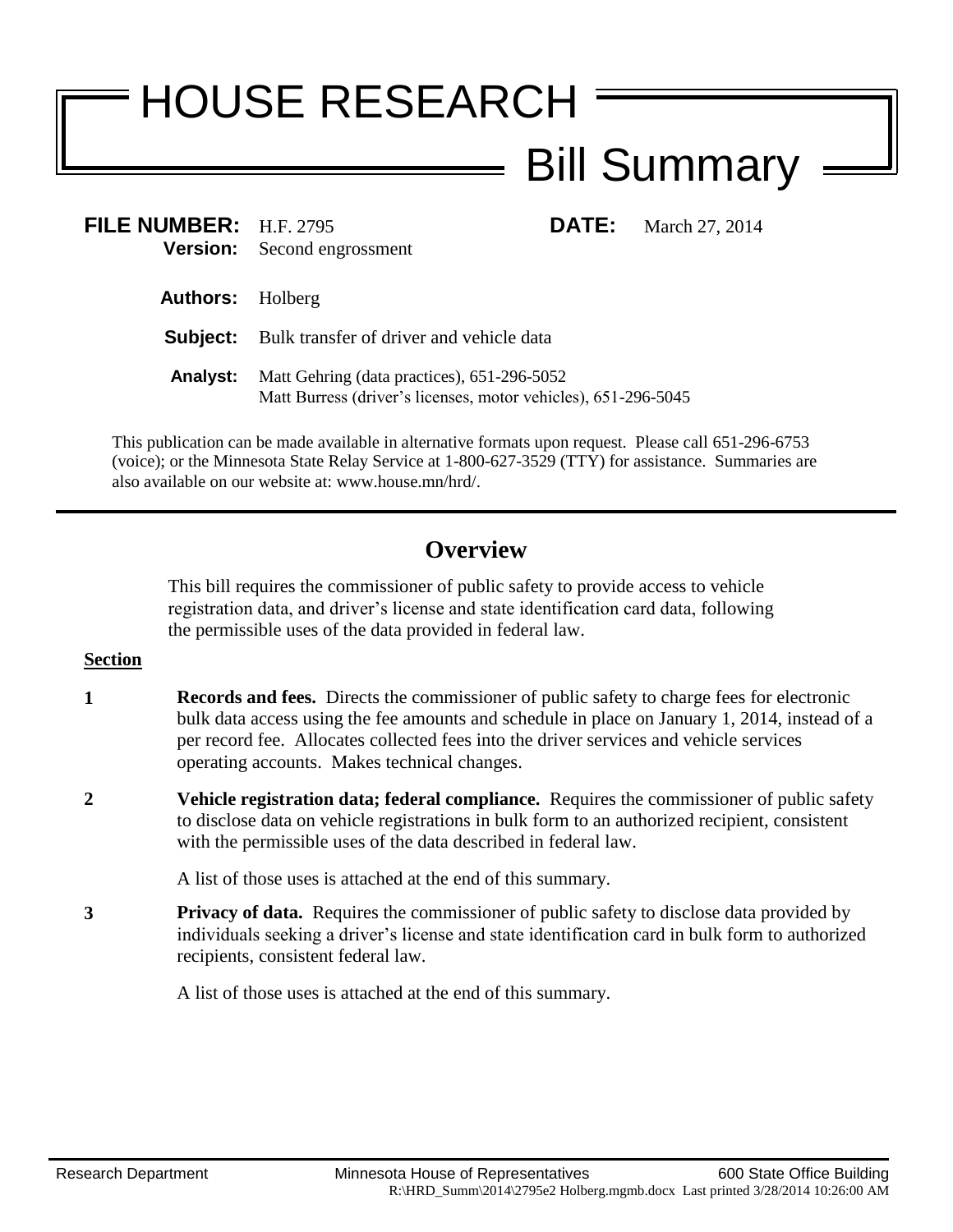#### **Section**

#### **Excerpts of Driver's Privacy Protection Act**

#### *Permissible Uses: 18 U.S.C. § 2721, paragraphs (a) and (b)*

**(a) In General.—** A State department of motor vehicles, and any officer, employee, or contractor thereof, shall not knowingly disclose or otherwise make available to any person or entity:

**(1)** personal information, as defined in 18 U.S.C. 2725 (3), about any individual obtained by the department in connection with a motor vehicle record, except as provided in subsection (b) of this section; or

**(2)** highly restricted personal information, as defined in 18 U.S.C. 2725 (4), about any individual obtained by the department in connection with a motor vehicle record, without the express consent of the person to whom such information applies, except uses permitted in subsections (b)(1), (b)(4), (b)(6), and (b)(9): Provided, That subsection (a)(2) shall not in any way affect the use of organ donation information on an individual's driver's license or affect the administration of organ donation initiatives in the States.

**(b) Permissible Uses.—** Personal information referred to in subsection (a) shall be disclosed for use in connection with matters of motor vehicle or driver safety and theft, motor vehicle emissions, motor vehicle product alterations, recalls, or advisories, performance monitoring of motor vehicles and dealers by motor vehicle manufacturers, and removal of non-owner records from the original owner records of motor vehicle manufacturers to carry out the purposes of titles I and IV of the Anti Car Theft Act of 1992, the Automobile Information Disclosure Act (15 U.S.C. 1231 et seq.), the Clean Air Act (42 U.S.C. 7401 et seq.), and chapters 301, 305, and 321–331 of title [49,](http://www.law.cornell.edu/uscode/text/49) and, subject to subsection (a)(2), may be disclosed as follows:

**(1)** For use by any government agency, including any court or law enforcement agency, in carrying out its functions, or any private person or entity acting on behalf of a Federal, State, or local agency in carrying out its functions.

**(2)** For use in connection with matters of motor vehicle or driver safety and theft; motor vehicle emissions; motor vehicle product alterations, recalls, or advisories; performance monitoring of motor vehicles, motor vehicle parts and dealers; motor vehicle market research activities, including survey research; and removal of non-owner records from the original owner records of motor vehicle manufacturers.

**(3)** For use in the normal course of business by a legitimate business or its agents, employees, or contractors, but only—

**(A)** to verify the accuracy of personal information submitted by the individual to the business or its agents, employees, or contractors; and

**(B)** if such information as so submitted is not correct or is no longer correct, to obtain the correct information, but only for the purposes of preventing fraud by, pursuing legal remedies against, or recovering on a debt or security interest against, the individual.

**(4)** For use in connection with any civil, criminal, administrative, or arbitral proceeding in any Federal, State, or local court or agency or before any self-regulatory body, including the service of process, investigation in anticipation of litigation, and the execution or enforcement of judgments and orders, or pursuant to an order of a Federal, State, or local court.

**(5)** For use in research activities, and for use in producing statistical reports, so long as the personal information is not published, redisclosed, or used to contact individuals.

**(6)** For use by any insurer or insurance support organization, or by a self-insured entity, or its agents, employees, or contractors, in connection with claims investigation activities, antifraud activities, rating or underwriting.